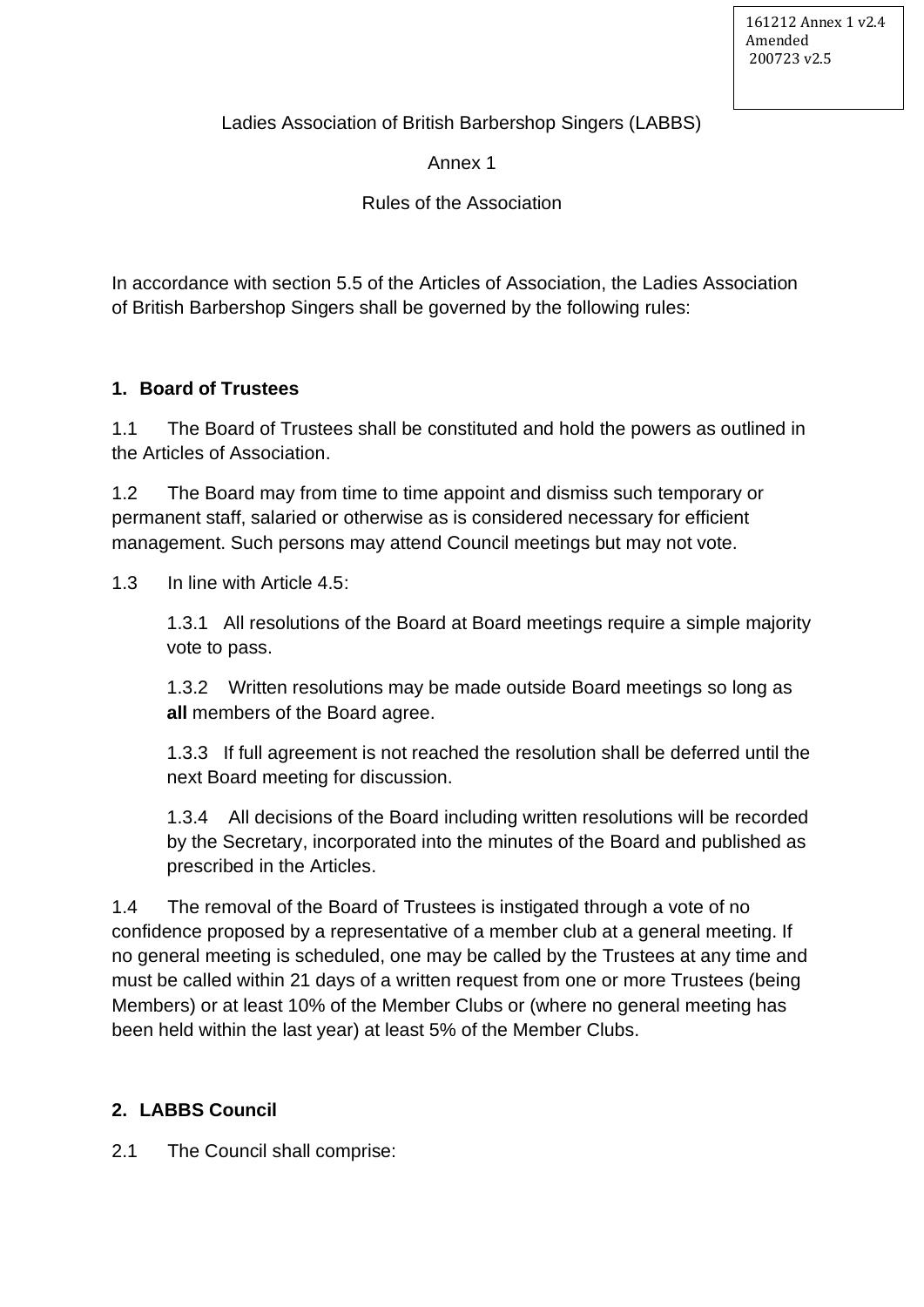- 2.1.1 Up to two nominated delegates from each member club, neither of who shall hold a post on the Board of Trustees,
- 2.1.2 LABBS Liaison Officers
- 2.1.3 The Board of Trustees,

All participating together in a general meeting of LABBS as prescribed in Article 9.

2.2 The format and content of LABBS General (Council) Meetings and Annual General Meeting is documented within section 9 of the Articles of Association.

## **3. Procedural Rules for LABBS Council meetings**

3.1 Notice of the date of the Annual General Meeting shall be sent by the Secretary to each member club to be received not later than six clear weeks before the date fixed for the meeting

3.2 There will be two meetings during the year in addition to the AGM.

3.3 Any member of the Council seeking to have an item placed on the Agenda of a General Meeting must notify the Secretary of the Association at least 21 days prior to the scheduled date of the meeting.

3.4 All meetings shall commence at 12 noon and terminate at 4pm unless Council votes to continue. Any member wishing to leave before the time laid down in these Rules shall request the permission of the Chair at the commencement of the meeting.

3.5 If a quorum is not present 15 minutes after of the start of the meeting, the meeting shall be dissolved. There is a quorum at a general meeting if the number of Member Clubs represented present (in person, by proxy or by a Member Club Representative) is at least 50% with 5 members of the Board present.

3.6 A motion that is not set forth on the agenda cannot be submitted without the consent of the meeting, unless it is a motion that -

- 3.6.1 a Chair for the meeting is appointed from the floor, the Chair and Vice-Chair both being absent;
- 3.6.2 the order of the agenda be changed;
- 3.6.3 a motion be withdrawn;
- 3.6.4 the motion be amended;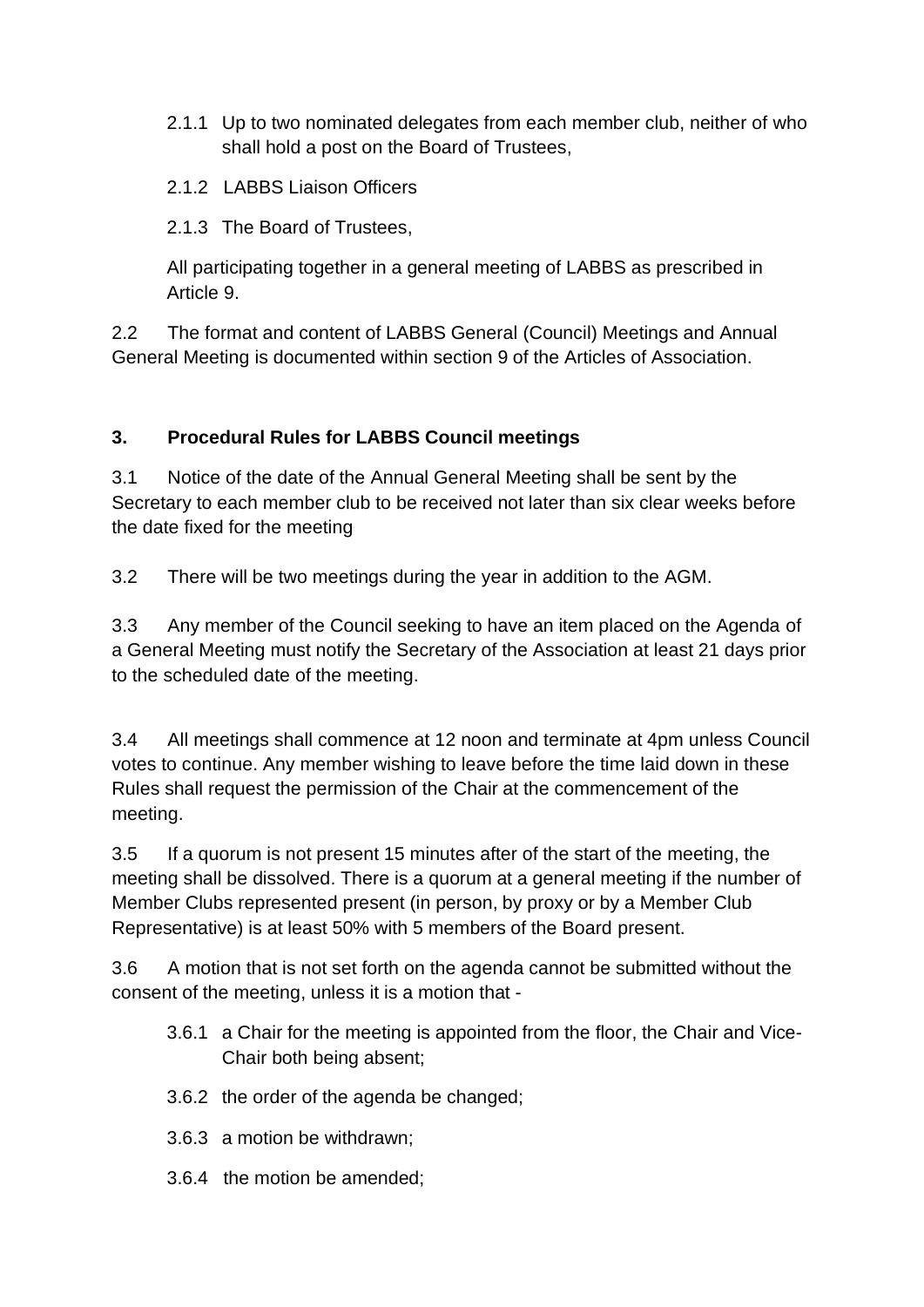3.6.5 the question now be put to the vote;

3.6.6 the meeting move to the next item on the agenda;

3.6.7 the debate be adjourned;

3.6.8 the meeting be adjourned.

3.7 The Secretary shall present the minutes of the previous meeting but no motion or discussion shall be allowed except in regard to their accuracy.

3.8 After confirmation of the minutes they shall be signed by the Chair and any nominated member club delegate shall then be at liberty to ask any question in regards to matters arising for the purposes of information only.

3.9 Each nominated member club delegate shall be entitled to speak at Council meetings but only one vote per member club may be cast on each issue.

3.10 If either of the two nominated member club delegates is unable to attend any meeting of LABBS the club may send another member as a substitute delegate

3.11 Individual members of member clubs, LABBS Liaison Officers, Associate Members or members of affiliated clubs may attend Council meetings as observers with no right to speak on any subject unless invited by the Chair.

3.12 Any nominated member club delegate or Trustee wishing to speak shall indicate this to the Chair who will decide upon the order of speakers.

3.13 No nominated member club delegate or Trustee shall speak without permission.

3.14 No nominated member club delegate or Trustee shall interrupt a speech of another except it be on a point of order.

3.15 All remarks shall be addressed to the Chair.

3.16 The Chair shall control the meeting and have the authority to recommend the termination of any debate or discussion.

3.17 Any motion shall be proposed and seconded and then put to the meeting by the Chair for discussion. There shall be no further discussion after the vote has been moved.

3.18 The voting shall be by a show of hands except where a ballot vote is requested by the majority of those present.

3.19 In a tied vote the Chair may rule that a motion is not carried or exercise her right to have a casting vote.